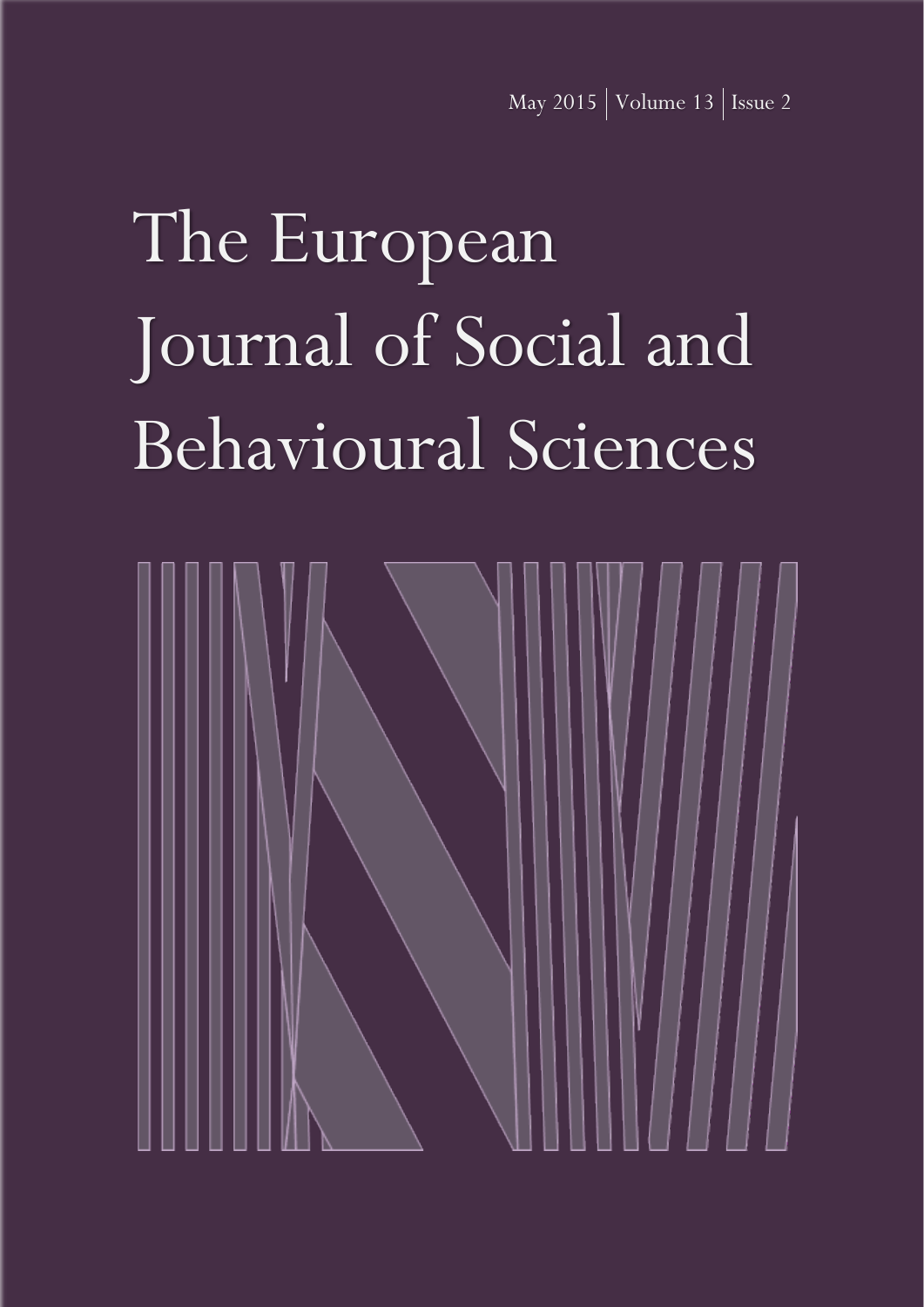# **Editor-in-Chief**

**Zafer Bekirogullari** UK

# **Associate Editors**

**Jim Johnson** Point Loma Naz[aren](mailto:mailto:jimjohnson@pointloma.edu)e University, US

**Heikki Ruismäki** University of Helsinki, [Finl](mailto:mailto:heikki.ruismaki@helsinki.fi)and

**Geethanjali Narayanan** Universiti Teknologi MARA, [Mal](mailto:mailto:geetha@uitm.edu.my)aysia

**Leele Susana Jamian** Universiti Teknologi MA[RA,](mailto:mailto:leele@uitm.edu.my) Malaysia

# **International Advisory Board**

**Sandro Serpa** University of the [Azor](mailto:mailto:sandro.nf.serpa@uac.pt)es: Ponta Delgada, Azores, Portugal

**NancyAlbrecht <b>D**  $\left( \blacksquare \right)$ Emporia State Unive[rsity](mailto:mailto:nalbrech@emporia.edu), Emporia, Kansas, US

Azize Ummanel<sup>**ID**(a)</sub></sup> Lefke European Unive[rsity](mailto:mailto:azizeummanel@yahoo.co.uk), Cyprus

**Parmjit Singh** Universiti Teknolo[gi M](mailto:mailto:parmj378@uitm.edu.my)ARA, Malaysia

**Managing Editor Ahmet Guneyli** Lefke European Uni[vers](mailto:mailto:guneyli1979@gmail.com)ity, Cyprus **Inkeri Ruokonen** University of Helsinki, Finland

**Svetlana V. Ivanova** Institute for Strategy of [Educa](mailto:mailto:info@instrao.ru)tion Development, Russia

**Mehryar Nooriafshar** University of Southern Qu[eens](mailto:mailto:mehriyaar@gmail.com)land, Australia

**Petra Besedová** University of Hradec [Krá](mailto:mailto:petra.besedova@uhk.cz)lové, Czech Republic

**Irina Elkina** Institute for Stra[tegy](mailto:mailto:egret1@yandex.ru) of Education Development, Russia

**Abu H. Ayob** Universiti Kebang[saan](mailto:mailto:abuhanifah.ayob@ukm.edu.my) Malaysia: Bangi, Selangor, Malaysia

**The European Journal of Social & Behavioural Sciences (EJSBS)** is an open access, peerreviewed and refereed journal published by European Publisher. It is published three times a year (in January, April and August). The main objective of the EJSBS is to provide a platform for international scholars to showcase and disseminate work in their area of expertise.

The EJSBS aims to promote interdisciplinary studies in social and behavioural sciences and become the journal of choice in reporting research in social and behavioural sciences. The EJSBS has been successful in attracting a wide range of international contributions to the field and in doing so, is rapidly becoming a sought after journal to publish scholarly work in this area.

The scope of the journal includes, but is not limited to, aspects of Education such as Educational Management, Educational Psychology, Educational Sociology, Teacher Training, Testing and Evaluation, Language Education, Music Education, Sports Education, Legal Education, Medical Education, Special Education, Early Childhood Education, Curriculum Development; Literacy Studies; Management Studies; Media and Communication Studies; Political Sciences and Public Policy; Population studies, Music Studies; Religious Studies; Historical and Civilizational Studies and any fields of study with a focus on social and behavioural outcomes.

EJSBS publishes original papers, review papers, conceptual frameworks, analytical and simulation models, case studies, empirical research, technical notes, and book reviews.

More information about this series at: <https://www.europeanpublisher.com/en/journal/ejsbs>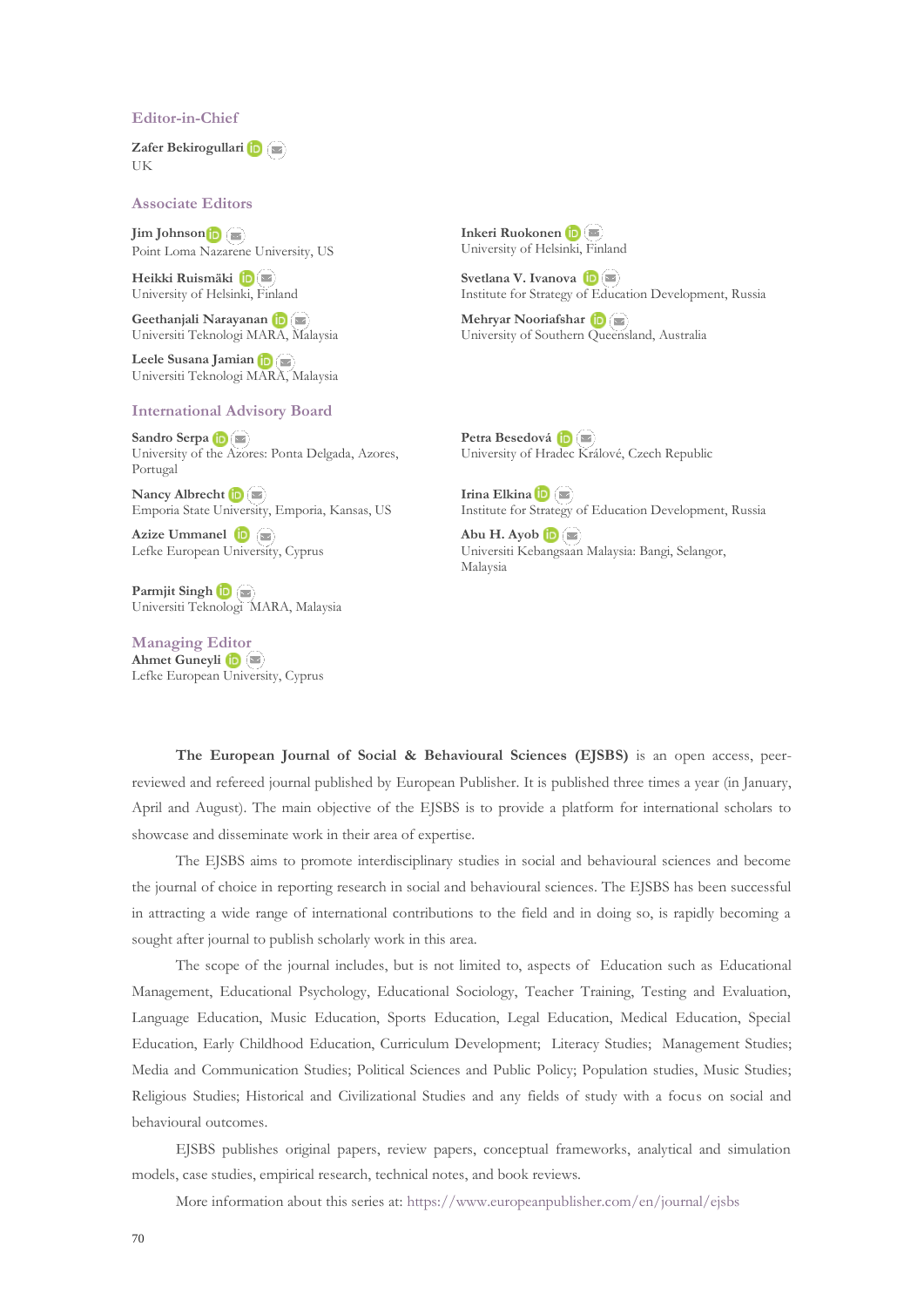

ISSN: 2301-2218 (online). The European Journal of Social & Behavioural Sciences. Volume 13, Issue 2. Prelims and Table of Contents <10.15405/ejsbs.154>© Future Academy 2015

This is an open access item distributed under the Creative Commons CC License BY-NC-ND 4.0.

This issue is published by the registered company Future Academy which is registered under the ISO London Limited. The registered company address is: 293 Green Lanes, Palmers Green, London, United Kingdom, N13 4XS Reg. Number: 9219513